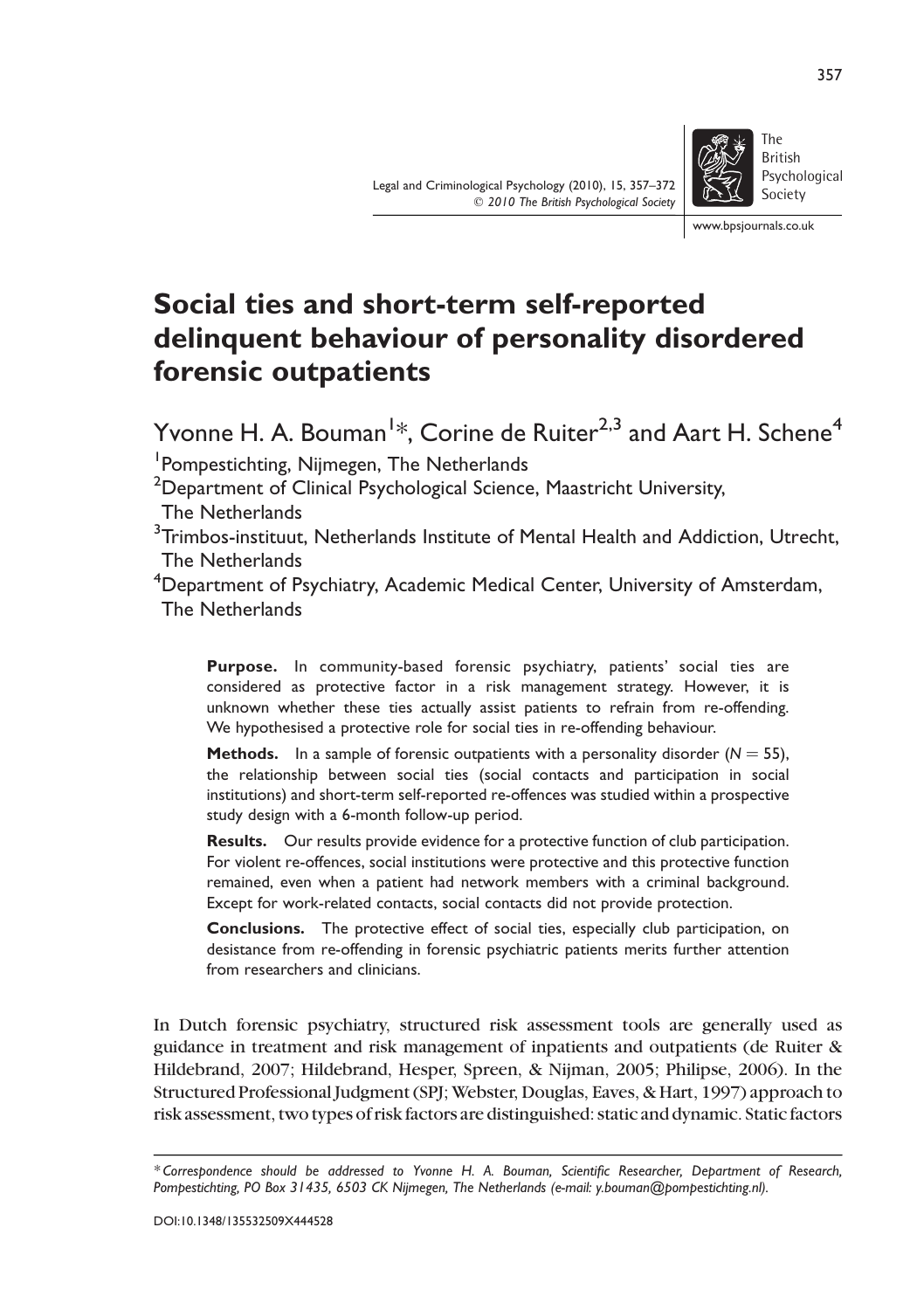are historical and fixed, such as age at first offence. Dynamic factors can presumably change during treatment. Most risk assessment tools contain a number of dynamic risk factors related to social ties, such as relationships, social network characteristics, work/education and leisure activities (see e.g., Level of Service Inventory-Revised; Andrews & Bonta, 1995; Historic/Clinical/Risk-management-20; Webster et al., 1997).

Another set of factors, which should be considered in risk assessment and management, are protective factors related to criminal desistance (Miller, 2006; Rogers, 2000). Although some authors consider protective factors as one end on a risk-protection continuum (Costa, Jessor, & Turbin, 1999; Hawkins, Catalano, & Miller, 1992; Webster, Martin, Brink, Nicholls, & Middleton, 2004), others ascribe a separate role to protective factors (Farrington & Loeber, 2000; Fitzpatrick, 1997). Presumably, protective factors can buffer risk factors and diminish the chance ofre-offendingeven inhigh-risk persons. Nevertheless, these factors are rarely separately considered in risk assessment research in adults with three exceptions: the Inventory of Offender Risk, Needs, and Strengths (IORNS; Miller, 2006), the Short Term Assessment of Risk and Treatability (START; Webster et al., 2004) and the Structured Assessment of Protective Factors for violence risk (SAPROF; de Vogel, de Ruiter, Bouman, & de Vries Robbé, 2007, 2009). In the SAPROF, protective factors are defined as 'any characteristic of a person, his/her environment or situation which reduces the risk of future violent behavior' (original italics; de Vogel et al., 2009, p. 25).

Risk assessment tools do not offer insight into the mechanisms through which social ties might serve as a risk or protective factor for future offending by using theoretical models. We turn to criminological theories for hypothesized relationships between social ties and delinquent behaviour. Hirschi's (1969) Social control theory states that 'control theories assume that delinquent acts result when an individual's bond to society is weak or broken' (p. 16). He distinguishes four types of bonds: attachment to parents, peers, or school; commitment to conventional lines of action; involvement in conventional activities; and belief in a common value system. Sampson and Laub's (1990, 2005) Life-Course Theory of Crime also includes hypothetical links between social ties and criminal acts. Whilst Hirschi developed his theory to explain adolescent delinquent behaviour, Sampson and Laub explored the role of social bonds in desistance from crime in adults. Their basic thesis is 'that while continuity in deviant behaviour exists, social ties in adulthood – to work, family, and community – explain changes in criminality over the life-span' (Sampson & Laub, 1990, p. 609). Furthermore, they 'contend that social interaction with adult institutions of informal social control has important effects on crime and deviance'. They studied the influence of job stability, commitment, and attachment to spouse on criminal and deviant behaviour in young adults, and concluded that all three sources of informal social control were negatively correlated with adult antisocial behaviour. In later work, they emphasized the interplay between three elements: social ties, routine activities, and human agency, which was hypothesized to explain persistent offending and desistance from crime (Sampson & Laub, 2005).

Previous research has provided evidence for a protective role for several social ties on criminal behaviour within a general criminal population and in criminal adolescents. Having an intimate relationship (Klassen & O'Connor, 1989) and, more specifically being married, have been identified as protective factors for criminal recidivism, although the quality of the relationship seems of greater importance than merely being married (Odonne-Paolucci, Violato, & Schofield, 2000; Sampson & Laub, 2005; Wright & Wright, 1992). Friends outside the intimate sphere can be sources of social control and prevent recidivism as well, if these network-members are prosocial and stable (Borowsky, Hogan, & Ireland, 1997; Vance, Bowen, Fernandez, & Thompson, 2002).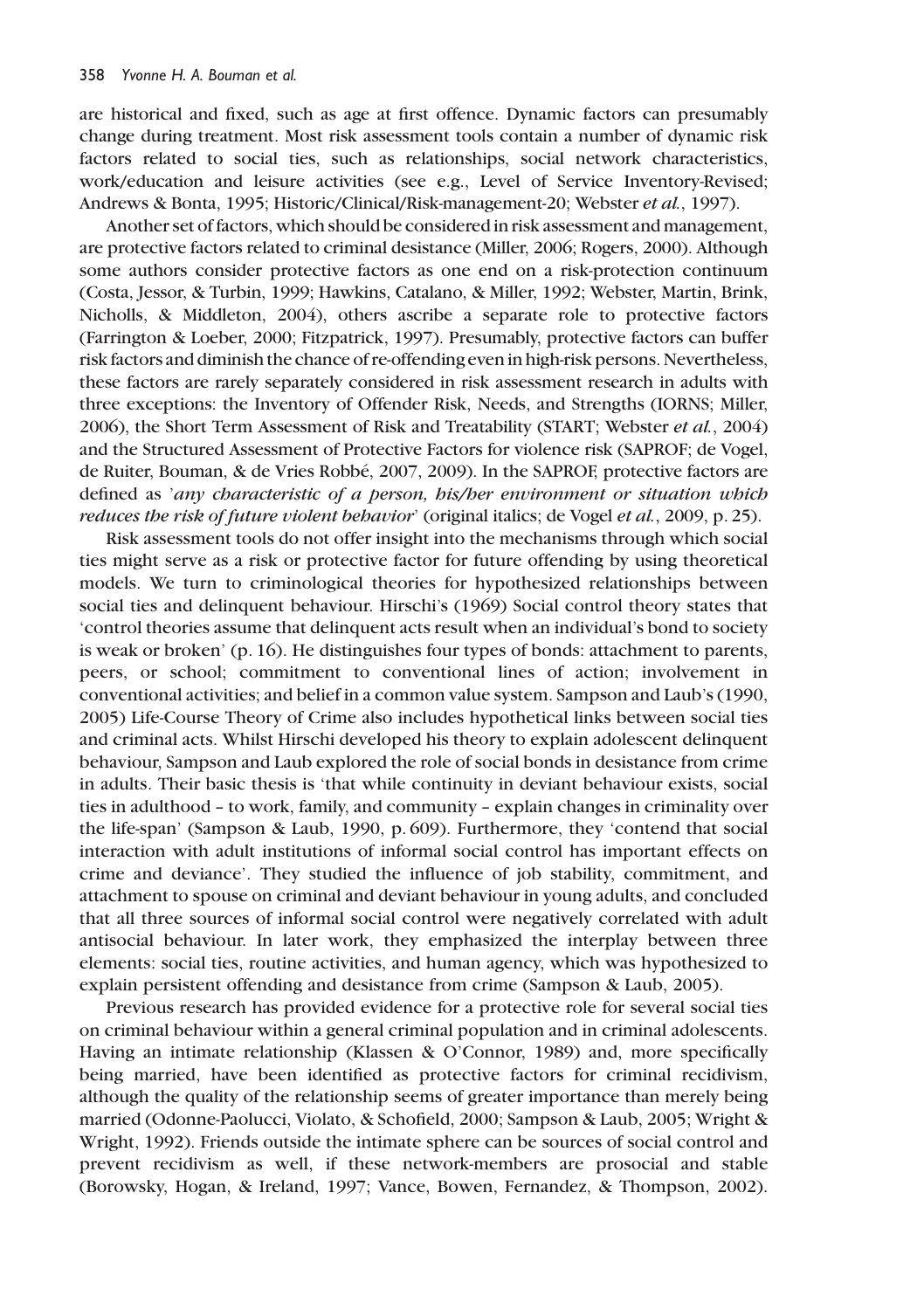Most studies on the role of friendships are limited to adolescents. In studies of adult samples, friends are replaced by the general term social network, and that seems to have a protective function (Goggin, Gendreau, & Gray, 1998; Hilterman, 2000), although the relationship of the size of the social network with desistance from criminal behaviour has not been supported in every study (see e.g., Estroff & Zimmer, 1994). However, friends or family have also been related to an increased recidivism risk, when these network members had a criminal background (e.g., Andrews & Bonta, 1995; Hilterman, 2000; Hirschi, 1969). In the MacArthur Risk Assessment study, Estroff and Zimmer (1994) found that composition of the network was related to violence. The number of relatives in the network was positively related to violent behaviour, and the number of mental health professionals in the social network was negatively related to violence (see also: Estroff, Zimmer, Lachicotte, & Benoit, 1994). The amount of contact with mental health professionals also predicted violent acts negatively in psychiatric patients in the MacArthur study on risk assessment (Monahan et al., 2001).

In most criminological theories, social ties are not limited to social relationships. Other social institutions can provide support, control and resources. Work, structured leisure activities and church are three important institutions in which a person can participate. Employment status has often been found to be a factor which influences the risk of delinquent behaviour(see e.g., Gendreau, Goggin, & Gray, 2000; Sampson & Laub, 1990), but also a more subjective employment rating, such as when a patient/offender is able to pinpoint work needs, has been related to reduced risk in a meta-analysis (Gendreau et al., 2000). As far as we know, the possible protective role of structured leisure activitiesfor adult offenders hasrarely been studied, although there are indications from research in juveniles that structured leisure activities with others can help prevent delinquency (Durant, Knight, & Goodman, 1997; Hoge, Andrews, & Leschied, 1996; Reddon, Pope, Friel, & Sinha, 1996). A third social institution which could play a role in risk prevention is the church. Belonging to a religion has been found to reduce criminal behaviour in adolescents (Rutenfrans & Terlouw, 1994), as was engaging in religious activities, such as church attendance, in adults (Ellis & Peterson, 1996; Pettersson, 1991).

Most studies into a possible protective role of social ties have been conducted in adolescent samples, general or delinquent, and among general adult offender groups. Studies into social ties among (forensic) psychiatric patients are still limited, except for the MacArthur study (Monahan et al., 2001). A large proportion of Dutch forensic psychiatric patients suffer from a personality disorder (PD), especially Cluster B PDs (Antisocial, Borderline, Narcissistic and Histrionic; Hildebrand & de Ruiter, 2004). Several of the diagnostic criteria for PDs (American Psychiatric Association, 2000) are related to the inability to engage in or maintain social relationships or to participate responsibly in social institutions. Whether social ties could serve a protective role for forensic patients with PDs is an empirical question. The current study examined the relationship between social ties and delinquent behaviour in forensic patients with personality disorders. More specifically, the focus was on the short-term effect of social ties on criminal behaviour. This choice was made because social ties are dynamic factors that tend to fluctuate over time.

In line with the above-mentioned theoretical models and previous findings in other samples, we hypothesized that social ties have a protective effect on short-term delinquent behaviour in personality disordered offenders. Secondly, we hypothesized that there would be a positive relationship between risk factors and short-term delinquent behaviour. Thirdly, we expected the negative relationship between social ties and delinquent behaviour to remain when we controlled for the influence of risk factors.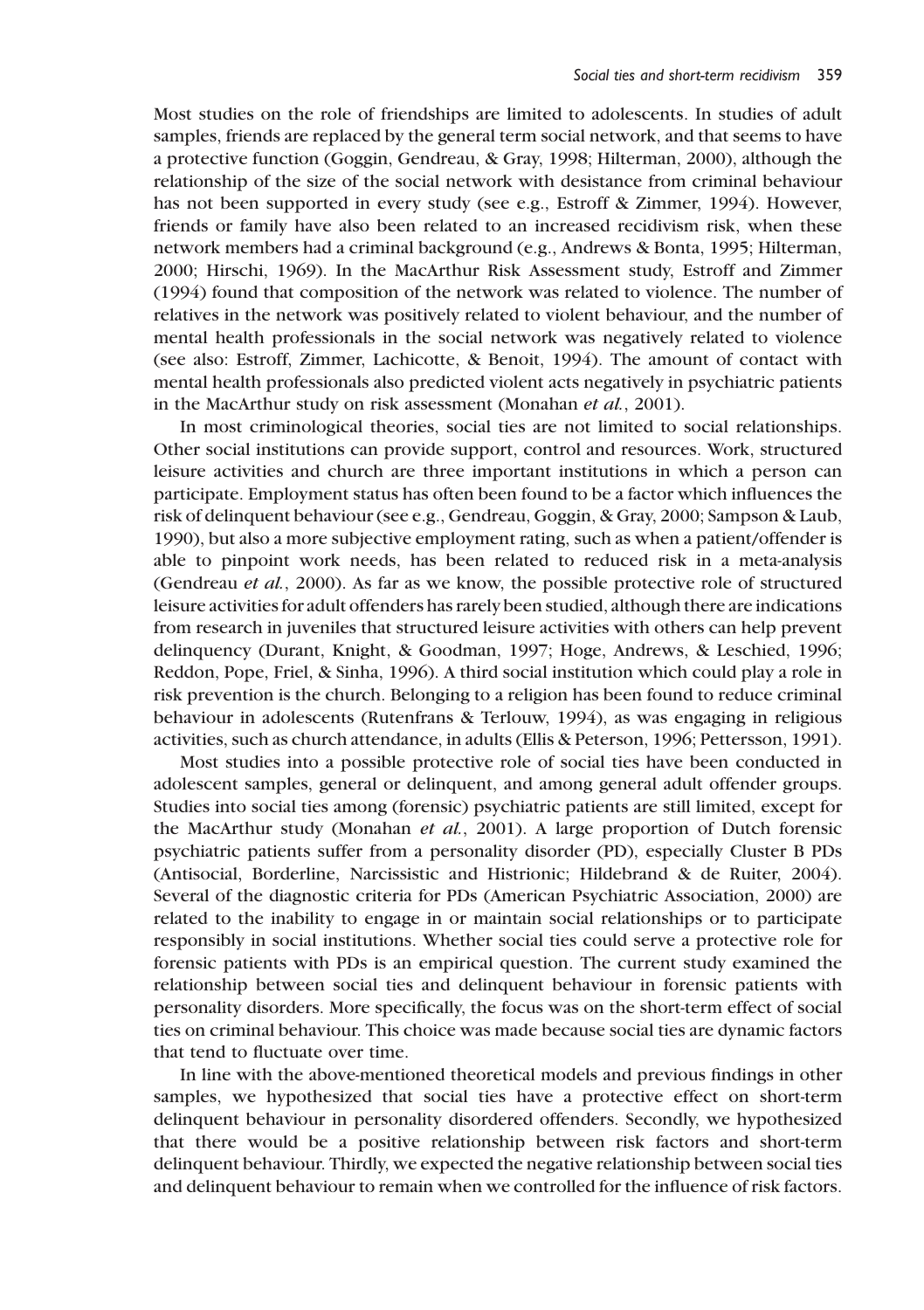# Method

## **Participants**

A prospective multi-site study was performed, using patients attending four forensic psychiatric out-patient facilities in The Netherlands. The inclusion criteria were: male, 18 years and older,  $IQ > 70$ , predominant PD or PD traits. Patients suffering from schizophrenia or related disorders, (severe) anxiety disorders, or mood disorders were excluded. Of all eligible patients, a random sample was taken. The sampling procedure was as follows. First, researchers computed a random number selection (using random number selection in SPSS) based on a targeted number of 300 patients to participate in the research. Next, clinicians of the four locations delivered a list of patients meeting inclusion criteria, not meeting exclusion criteria. These lists were numbered consecutively and patients with numbers in the random number selection were included in the sample.

Because of a time limit for the first round of data collection (October 2003 until May 2005), a total of 214 patients were contacted by their therapist or the first author and handed a leaflet containing basic information about the study. Seventy-nine patients  $(36.9%)$  did not want to participate: 135 patients  $(63.1%)$  participated at baseline  $(T_0)$ . Of these 135 patients, 55 (40.7%) returned the questionnaire of Self-reported Delinquent Behaviours (SRDB; van Dam, Janssens, de Bruyn, van Koolen, & Spee, 1999) at both 3 (T<sub>1</sub>) and 6 months (T<sub>2</sub>) after baseline. Comparing these 55 patients with the 80 (135 – 55  $=$  ) drop-outs on psychiatric and criminal background variables, mental disorder (including PD), demographic characteristics and self-reported delinquent behaviours did not show significant differences, except that none of the three patients with Dependent PD dropped out  $(y2 \mid 1] = 4.46$ ;  $p = .035$ ).

Of the 55 patients, 39 (70.9%) fulfilled diagnostic criteria for one or more PDs while 29.1% met criteria for one or more PD traits. Most patients were classified as PD Not Otherwise Specified (34.5%), and 21.8% suffered from a Antisocial, Borderline and/or Narcissistic PD. Five patients (9.1%) suffered from a cluster C PD (Dependent and/or Avoidant).

## **Measures**

## Self-reported offences

Offences of forensic patients were measured three and six months after baseline using the *Self-Reported Delinquent Behaviours* list (SRDB; van Dam *et al.*, 1999). The SRDB asks the respondent to indicate which of 21 types of delinquent behaviours he displayed during the previous three months. There is one open item for offences not listed. No official recidivism data were used, such as re-arrests or reconvictions, only self-reported offending behaviour was used. Self-reported delinquent behaviour was divided into property offences, violent offences, and sexual offences (see Table 2). Furthermore, the sum of all 21 types of delinquent behaviours and the open question was calculated and used as total of offences. Each item was only counted once, even though a person could indicate that he displayed the specific delinquent behaviour multiple times during the 3-month period. A dichotomized score of offences was used in the analyses, with 0 indicating no offence and 1 indicating one or more types of offences within one of the four categories.

A one-week test–retest reliability study of the SRDB was conducted among 27 adult male forensic psychiatric outpatients. The reliability was  $r_s = .72$  for property offences,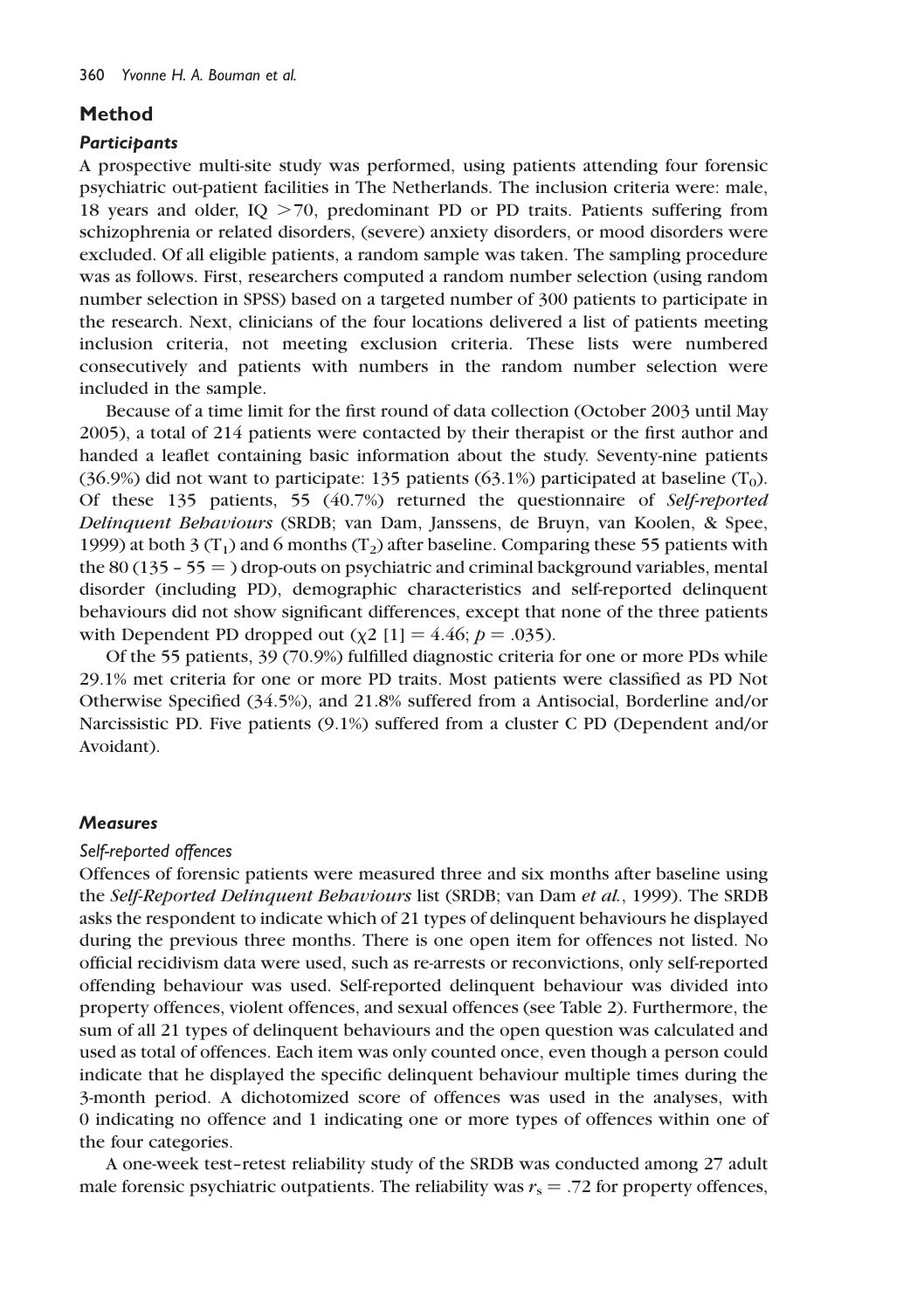$r_s = .74$  for violent offences and  $r_s = .82$  for total number of offences. No information on the reliability of the SRDB for sexual offences could be determined due to the absence of such offences.

## Social ties

In this study, social ties were operationalized as (1) social contacts and (2) participation in social institutions. Eight indicators of social contacts were used: (1) relationships with a partner, (2) family, and (3) friends; (4) marital status, (5) the presence of children, (6) living with others, and (7) social contact with a boss and (8) with co-workers at the workplace. Furthermore, four social institutions in which informal social control can be exerted were used: (1) work, (2) structured daily activity, (3) structured leisure activities, and (4) church attendance. Data were taken from the Lancashire Quality of Life Profile (LQoLP; van Nieuwenhuizen, Schene, & Koeter, 1998), an interview assessing objective and subjective indicators of quality of life, and from the Level of Service Inventory Revised (LSI-R; Andrews & Bonta, 1995), a need assessment instrument filled in by a trained interviewer using file information and a patientinterview. The 12 social ties variables were dichotomized as present (score 1) or not present (score 0). The summed score of social contacts, with a maximum of eight, and the summed score of social institutions, with a maximum of three (work was omitted from the summation, due to high overlap with daily activities), were also used in the analyses.

### Risk factors

The relationship between social ties and recidivism can be influenced by other characteristics of the patient. Based on the risk assessment literature (e.g., Andrews & Bonta, 1995; Hilterman, 2000; Hirschi, 1969; Monahan, 1981; Monahan et al., 2001), three risk factors for recidivism were used: criminal friends, criminal family or partner, and prior criminal convictions. The first two are risk factors directly related to social ties. Regarding the third risk factor, Monahan (1981, p. 104) stated that 'if there is one finding that overshadows all others in the area of prediction, it is that the probability of future crime increases with each prior criminal act'. These variables were taken from the LSI-R, and they were dichotomized into a score of 0 if the risk factor was absent and a score of 1 if it was present.

As a fourth general risk factor, the LSI-R (Andrews & Bonta, 1995) was used to assess the level of risk a patient posed. Scores could range from 0 to 54, which were transformed into valid percentages. Following Austin, Coleman, Peyton, and Johnson  $(2003)$ , a score between 0 and  $28\%$  was considered low risk; a score between 28 and 41% was labelled moderate risk; and a score of 41% or more was considered high risk of recidivism. Fifteen patients (27.3%) were assessed as low risk, 17 patients (30.9%) were categorized as posing a medium risk, and 23 patients (41.8%) were deemed to pose a high risk of recidivism.

#### Treatment intensity

Contact with mental health professionals as expressed through treatment intensity was used as protective control variable. Information on treatment was gathered over the period between  $T_0$  and  $T_2$ . The number of contacts per type of treatment was registered. Not every treatment facility offered the same types of treatment.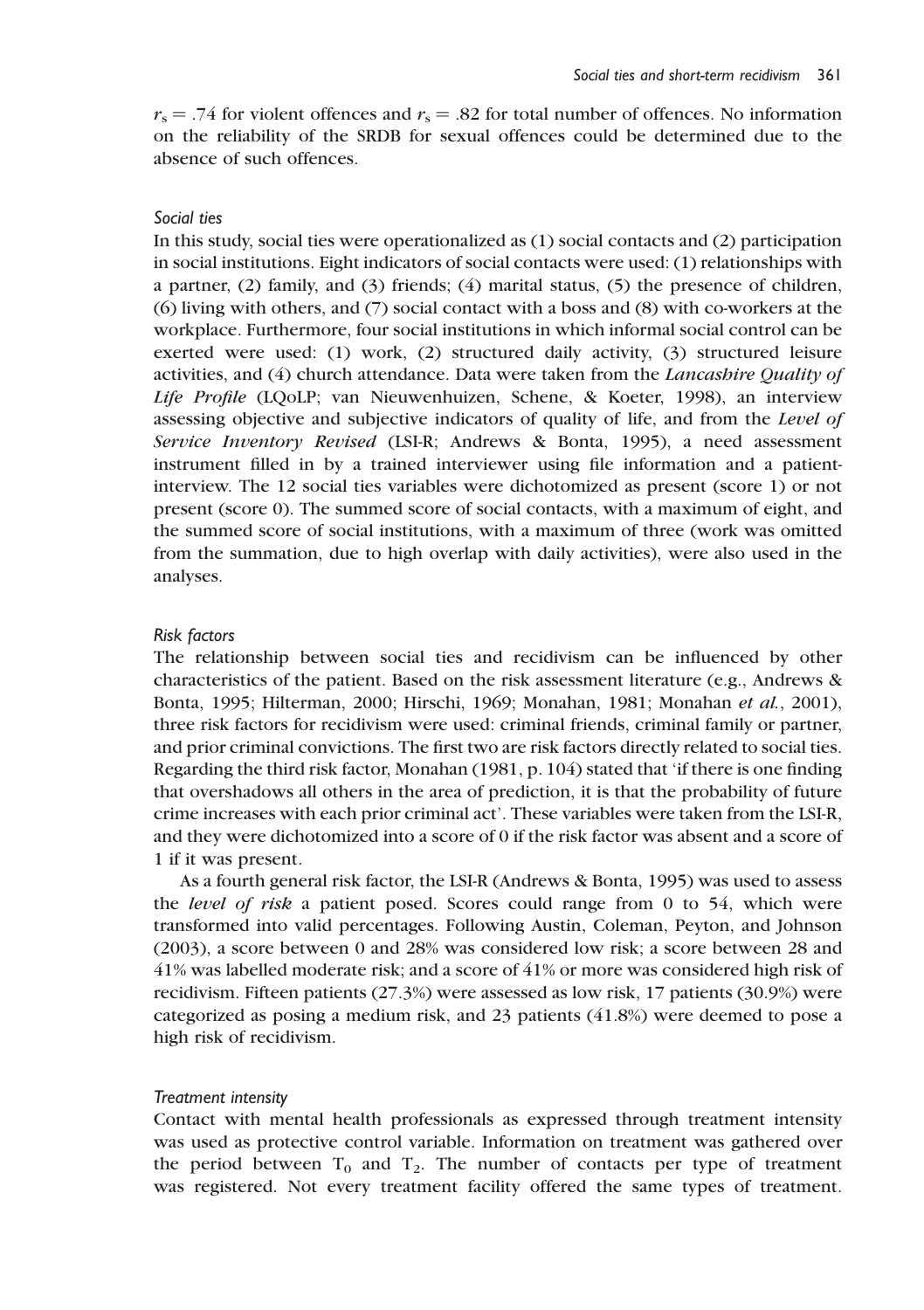However, the professional background of clinicians was comparable. We distinguished between high and low treatment intensity, based on dichotomising the number of treatment contacts between  $T_0$  and  $T_2$  using a median split, which was 22 contacts for patients participating at  $T_1$  and  $T_2$ . Twenty-seven patients had fewer than 22 treatment sessions during the 6 months ( $=$ low treatment intensity) and 28 patients had 22 or more sessions  $(=\text{high treatment intensity})$ .

## Procedure

Three measurements were performed: baseline  $(T_0)$ , 3 months later  $(T_1)$ , and after 6 months  $(T_2)$ . The sample of patients were contacted by their therapist or the first author and handed a leaflet containing basic information about the study. At  $T_0$ , social ties were assessed for all participating patients by means of the extended Dutch version of the LQoLP (van Nieuwenhuizen et al., 1998) and the LSI-R (Andrews & Bonta, 1995). At  $T_1$ , all patients who were interviewed at  $T_0$  were sent or given an envelope containing the SRDB (van Dam et al., 1999). If a patient was no longer in treatment or the frequency of contact was low, the questionnaire was sent to his last known address, otherwise it was given to him during a treatment session. At  $T_2$ , this list was administered for the second time to the participating patients. An appointment was made with the patient by contacting him during a treatment session or by calling him at his last known telephone number. In order to guarantee anonymity of the patients, the data collection procedure was designed in such a way that the researchers were unable to determine which questionnaire was filled out by which patient. Before the first interview, every patient gave written informed consent and permission to obtain medical and judicial information.

## Data-analysis

The bivariate relationships between the 12 social ties (including Work) and three risk factors, risk level and offences were examined using Chi square tests.t Tests were used to study the relationship between delinquent behaviour and the sum of social institutions (excluding work) and the sum of social relationships. Next, these analyses were repeated, controlling for criminal friends, for criminal family or partner, for prior convictions, for general risk level and for treatment intensity, using partial correlations. If applicable, Spearman correlations were computed. Backward (likelihood ratio; LR) Hierarchic Logistic Regression analyses were performed for each type of self-reported offence, in which the three risk factors, the general risk level and treatment intensity were entered in Block 1 and the sum of social relationships and the sum of social institutions were entered in Block 2. This was repeated in reversed order. Significance levels were set at  $\alpha \leq .05$ .

# **Results**

# Patient characteristics

Patients who participated in this study ( $N = 55$ ) were all male with an average age of 38.5 years. Almost a third of the patients had not finished secondary school (32.7%). Patients often had financial debts (excluding mortgages). More than half of the patients (58.2%) lived on social welfare.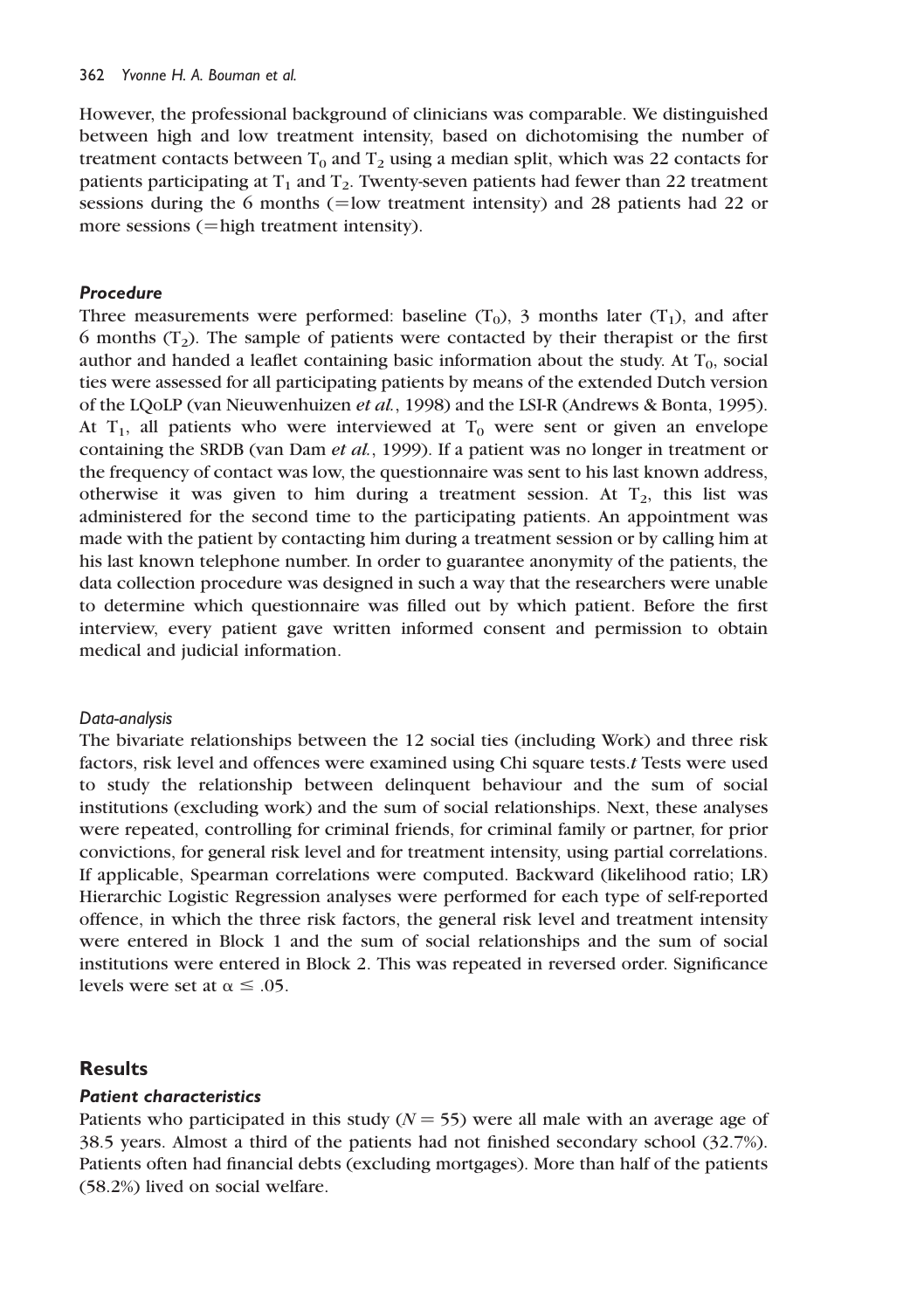### Criminal history

Although the majority of the patients (78.2%) were in treatment because of criminal behaviour, only one third (34.5%) of them had been sentenced to mandatory treatment by court. About half of the patients (52.7%) had displayed violent behaviour, and one third (32.7%) had previously committed sexual offences. A smaller proportion had committed arson (9.1%) or a property offence (14.5%). Sixty-seven per cent of the patients had ever been convicted of a crime (average number of convictions  $= 2.4$ ,  $SD = 3.5$ ), which had led to incarceration for 36.4% of the patients. About a third (34%) of the patients had criminal friends, and even more (42.3%) had criminal family members.

### Social ties

Most patients had frequent social contacts, as indicated by their contact with family members, living with others or their intimate partner relationship (Table 1). The possibility of social support was present for most patients, since most stated they had a friend who would help when they needed it. Furthermore, almost half of the patients had children. One patient reported having no social relationships. Contact with a boss or with co-workers can, of course, only be present if a patient has employment. Most patients who held a job reported good contact with both their bosses and co-workers. On average, patients mentioned 4.1 of the eight possible relationships used in this study  $(SD = 1.8)$ .

Patients engaged in structured activities with others, either in a work setting, other daily activities, in organized leisure activities or in church-visits. Except for church-visits, about a third of the patients engaged in each of the activities. Almost two-thirds (63.6%) of the patients were involved in one or more of the three structured social institutions (work excluded;  $M = 0.9$ ;  $SD = 0.8$ ).

## Self-reported offences

More than half of the patients reported one or more types of offences between  $T_0$  and  $T_2$ (Table 2). Offences mentioned most frequently were possession of a weapon, dealing in stolen goods and threat with violence in public. Almost a third of the patients had committed a violent offence, and 27% had committed a property offence; there was no significant relationship between the two types of offences ( $r_s = .24$ ;  $p > .05$ ). About one eighth of the patients displayed both types of offences. In analyzing the relationship between self-reported offences and social ties, sexual offences were not included, due to low base-rate.

#### Social ties and self-reported offences

Two of the social contacts were significantly related to two types of offences (Table 1). Good contact with co-workers and with their boss corresponded to a lower rate of violent offences. Club participation was related to a lower level of property offences, violent offences and general offences. None of the patients who visited church reported violent offences, as opposed to a third of the patients who did not go to church. The number of social institutions a patient was engaged in correlated negatively and significantly with violent offences ( $M_{\text{no violence}} = 1.10$ ; SD = 0.82;  $M_{\text{violence}} = 0.44$ ;  $SD = 0.73$ ;  $F[1] = 7.93$ ;  $p = .007$ ). This relationship was not found for property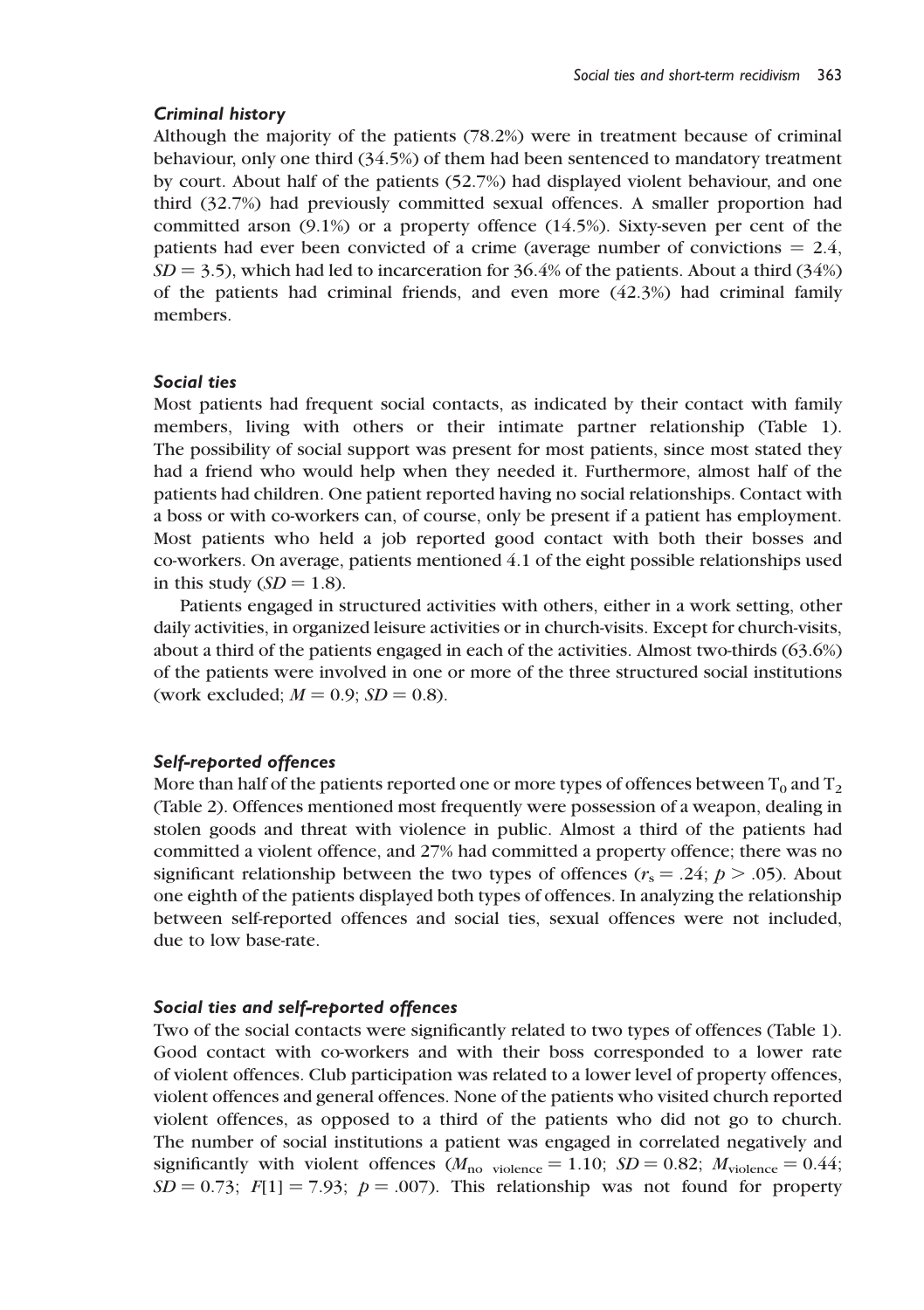| Table 1. Presence or absence of social ties at T <sub>0</sub> and relationships with three types of self-reported offences between T <sub>0</sub> and T <sub>2</sub> (N = 55) |                                                                                                          |                                                      |                              |                                              |                                         |                                 |                                         |
|-------------------------------------------------------------------------------------------------------------------------------------------------------------------------------|----------------------------------------------------------------------------------------------------------|------------------------------------------------------|------------------------------|----------------------------------------------|-----------------------------------------|---------------------------------|-----------------------------------------|
|                                                                                                                                                                               |                                                                                                          |                                                      | Property offences            |                                              | Violent offences                        |                                 | General offences                        |
|                                                                                                                                                                               | Tie present at T <sub>o</sub><br>(%)                                                                     | Tie absent<br>$\mathcal{E}$                          | Tie present<br>$\circledast$ | Tie absent<br>$\mathcal{E}$                  | Tie present<br>$\mathcal{E}$            | Tie absent<br>$\mathcal{E}$     | Tie present<br>$\mathcal{E}$            |
| Social relationships                                                                                                                                                          |                                                                                                          |                                                      |                              |                                              |                                         |                                 |                                         |
| Daily or weekly contact with family                                                                                                                                           |                                                                                                          | 42.9                                                 |                              | 42.9                                         |                                         |                                 |                                         |
| Has a friend who helps                                                                                                                                                        |                                                                                                          |                                                      |                              |                                              |                                         |                                 |                                         |
| Living with others                                                                                                                                                            |                                                                                                          |                                                      |                              |                                              | $7.79$<br>$7.749$<br>$7.799$<br>$7.799$ |                                 |                                         |
| Has children                                                                                                                                                                  |                                                                                                          |                                                      |                              |                                              |                                         |                                 |                                         |
| Relationship                                                                                                                                                                  | 3<br>8 8 9 9 9 9 0 1<br>8 8 9 9 9 9 0 1                                                                  | 25.0<br>25.0<br>25.0<br>25.0<br>25.0<br>25.0<br>25.0 |                              | 33.3<br>17.4<br>20.7<br>20.8<br>27.9<br>27.9 |                                         | 5<br>25448088<br>15448088       | 5<br>5 5 6 6 5 7 6 9<br>3 5 6 6 7 7 9 9 |
| Good contact with co-workers                                                                                                                                                  |                                                                                                          |                                                      |                              |                                              | $5.9*$                                  |                                 |                                         |
| Good contact with boss                                                                                                                                                        |                                                                                                          |                                                      |                              |                                              | $6.3*$                                  |                                 |                                         |
| Married                                                                                                                                                                       |                                                                                                          |                                                      |                              |                                              | 33.3                                    |                                 |                                         |
| Social institutions                                                                                                                                                           |                                                                                                          |                                                      |                              |                                              |                                         |                                 |                                         |
| Club participation                                                                                                                                                            |                                                                                                          |                                                      | $13.0*$                      |                                              | $8.7**$                                 | 68.8                            |                                         |
| Structured daily activities with others                                                                                                                                       | $4 + 3 + 14$<br>$4 + 14$<br>$4 + 14$<br>$4 + 14$<br>$4 + 14$<br>$4 + 14$                                 | 37.5<br>28.6<br>27.7<br>27.7                         | 25.0                         | 8<br>3 3 3 4<br>4 3 5 4                      | 20.0                                    |                                 | $300955$<br>$300952$                    |
| Work                                                                                                                                                                          |                                                                                                          |                                                      | 36.8                         |                                              | 26.3                                    | 0<br>0<br>5<br>5<br>5<br>5<br>5 |                                         |
| Visits church                                                                                                                                                                 |                                                                                                          |                                                      |                              |                                              | $0.0^*$                                 |                                 |                                         |
| Note. Except for the first column, cell<br>* $p \le 0.05$ ; ** $p \le 0.01$ .                                                                                                 | Is represent percentage of patients who reported one or more types of offences between $T_0$ and $T_2$ . |                                                      |                              |                                              |                                         |                                 |                                         |

364 Yvonne H. A. Bouman et al.

 $* p \leq .05; ** p \leq .01.$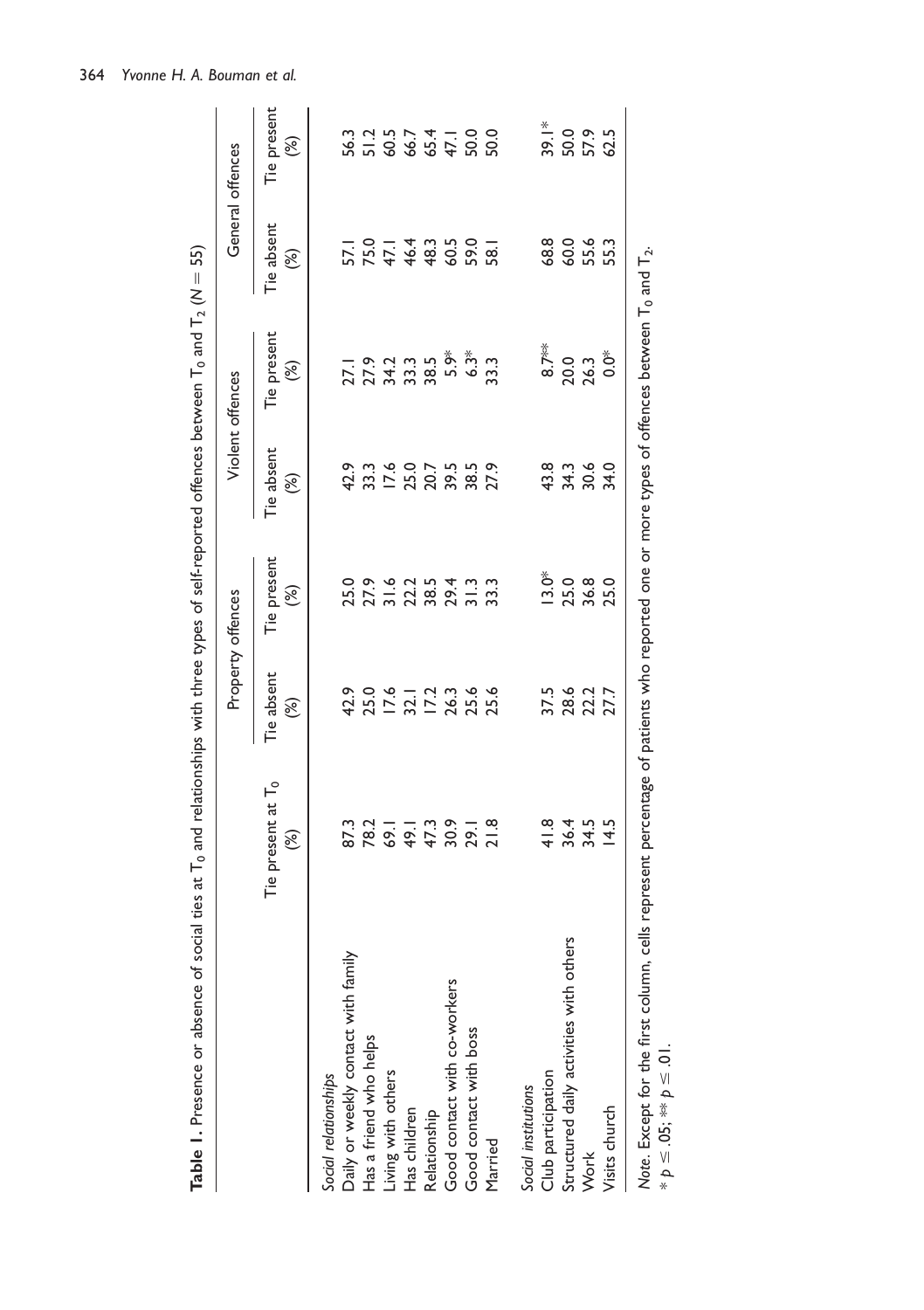|                                              | %        | N              |
|----------------------------------------------|----------|----------------|
| Property offences                            | 27.3     | 15             |
| Dealing in stolen goods                      | 14.5     | 8              |
| Using public transportation without paying   | 10.9     | 6              |
| Selling of drugs                             | 7.3      | 4              |
| Vandalising public property (incl. graffiti) | 3.6      | $\overline{2}$ |
| Shoplifting                                  | 1.8      |                |
| Abuse of animals                             | 1.8      |                |
| Burglary or theft                            | 0        | 0              |
| Violent offences                             | 29.1     | 16             |
| Threat with public violence                  | 18.2     | $\overline{0}$ |
| Involvement in a fight                       | 14.5     | 8              |
| (Threat of) violence against family members  | 10.9     | 6              |
| Assault                                      | 5.5      | 3              |
| Wounding with a weapon                       | 0        | $\mathbf 0$    |
| Armed burglary                               | 0        | $\mathbf 0$    |
| Sexual offences                              | 1.8      |                |
| Paedophilic offence                          | 1.8      |                |
| Sexual assault or rape                       | 0        | $\mathbf 0$    |
| Other offences                               |          |                |
| Possession of an illegal weapon              | 23.6     | 3              |
| Driving under the influence                  | 14.5     | 8              |
| Offences not listed                          | 3.6      | $\overline{2}$ |
| Arson                                        | $\Omega$ | $\mathbf 0$    |
| Total general offences                       | 56.4     | 31             |

**Table 2.** Self-reported offences during six months ( $T_0$  to  $T_2$ ;  $N = 55$ )

offences or for general offences. No significant relationships emerged between the number of social contacts and either type of offence.

We explored the relationships of the five covariates – criminal family members, criminal friends, prior convictions, LSI-R risk level, and treatment intensity – with self-reported offences. Two significant relationships emerged; if patients had criminal friends, they had committed property offences three times more often (yes  $= 44.4\%$ ; no =  $14.3\%$ ;  $\chi^2[1] = 5.84$ ;  $p < .05$ ), and LSI-R risk level correlated with violent offences  $(r<sub>s</sub> = .28; p < .05)$ , but not significantly with property offences or general offences.

After controlling for criminal friends, three significant correlations between offences and social ties remained. If patients had criminal friends, club participation correlated negatively with property offences (no club participation  $= 70.0\%$  recidivists; club participation = 12.5% recidivists;  $\chi^2[1] = 5.95$ ;  $p = .015$ ); with violent offences  $(no = 70.0\% \text{ recidivists}; \text{ yes } = 0\%; \chi^2[1] = 9.16; p = .002); \text{ and with general}$ self-reported offences (no = 90.0%; yes = 25.0%;  $\chi^2[1] = 7.90$ ;  $p = .005$ ). If patients reported not to have criminal friends, none of the previously found relationships of social ties with delinquent behaviour remained significant.

Controlling for criminal background of family members or one's partner, two correlations remained for patients with criminal family members or partner: club participation correlated with violent offences (no club participation  $= 58.3\%$ recidivists; club participation = 0% recidivists;  $\chi^2[1] = 8.56$ ;  $p = .003$ ). The number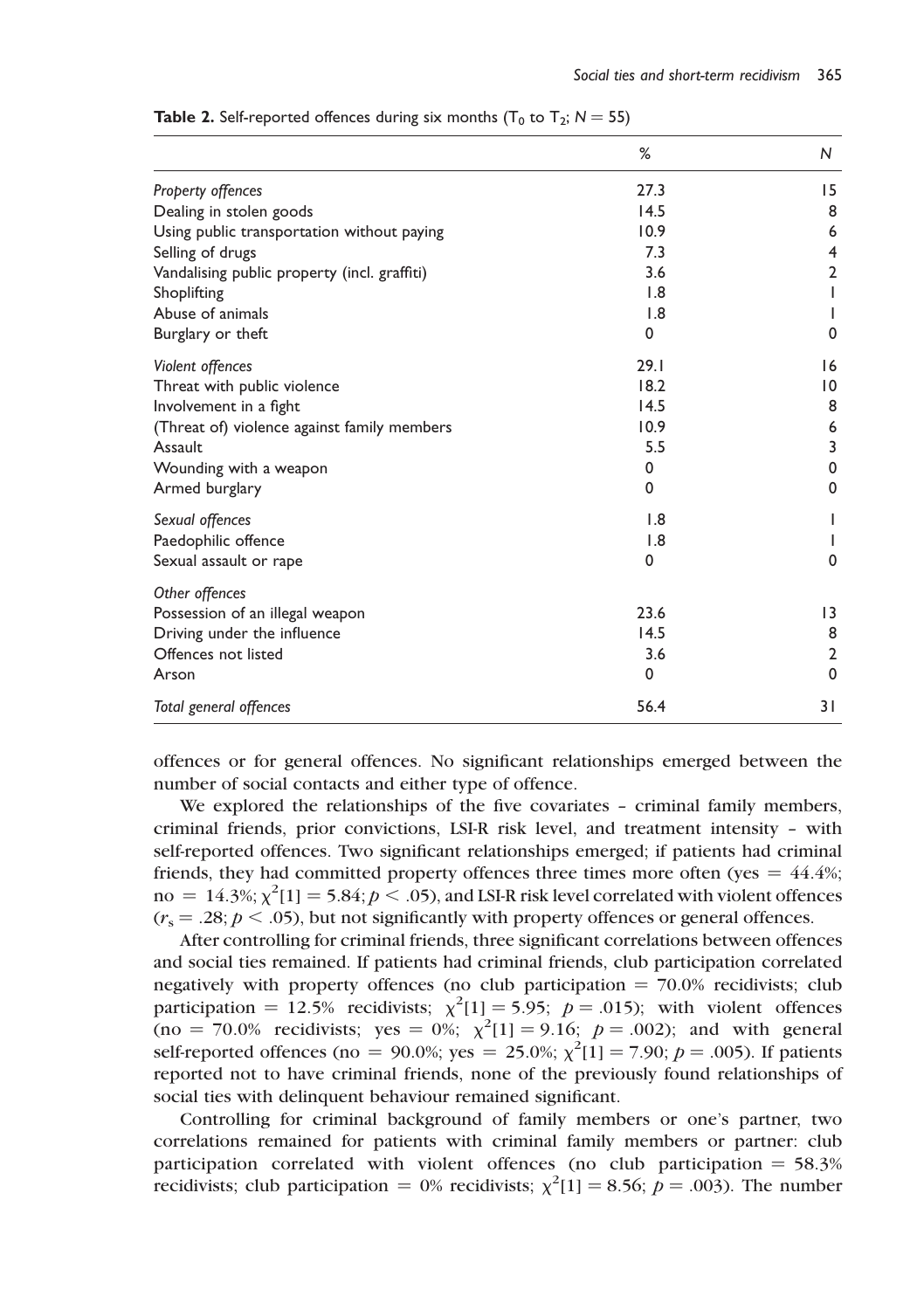of social institutions also correlated negatively with violent offences for these patients (0 ties = 66.7% recidivists; 1 tie = 9.1%; 2 ties = 0%;  $\chi^2[2] = 8.59$ ;  $p = .014$ ). If patients did not have family members with a criminal background, church visits was related to a lower level of self-reported violent offences (no visit  $=$  39.1% recidivists; visits = 0%;  $\chi^2[1] = 3.91; p = .048$ .

The relationships of social ties with self-reported delinquent behaviours were next controlled for prior convictions and for LSI-R risk level. Five relationships remained when controlling for prior convictions. If patients had had prior convictions: club participation correlated negatively with violent offences (no club participation  $= 44.0\%$  recidivists; club participation = 8.3% recidivists;  $\chi^2[1] = 4.71$ ;  $p = .030$ ); and with property offences (no = 40.0% recidivists; yes = 8.3%;  $\chi^2[1] = 3.89; p = .049$ ); good contact with colleagues correlated negatively with violent offences (good contact  $= 0\%$ recidivists; bad contact =  $42.9\%$ ;  $\chi^2[1] = 5.71$ ;  $p = .017$ ), as did good contact with a boss (good contact = 0% recidivists; bad contact =  $41.4\%$ ;  $\chi^2[1] = 4.90; p = .027$ ); the number of social institutions correlated negatively with violent offences (0 ties  $= 58.8\%$ ) recidivists; 1 tie = 6.7%; 2 ties = 25.0%; 3 ties = .0%;  $\chi^2[3] = 10.53$ ;  $p = .015$ ).

Two significant relationships remained when controlling for general risk level. For high-risk patients club participation correlated negatively with violent offences (no club participation = 58.8% recidivists; club participation = 0% recidivists;  $\chi^2[1] = 6.24$ ;  $p = .012$ ). And participation in social institutions correlated with violent offences for these patients (0 ties = 64.3% recidivists; 1 tie = 12.5%; 2 ties = 0%;  $\chi^2[2] = 6.36$ ;  $p = 0.042$ . No significant correlations were found for patients in the low and in the medium risk category.

Three relationships remained while controlling for treatment intensity. For patients who received treatment at low intensity, violent offences were related to quality of contact with co-workers (good contact  $= 0\%$  recidivists; bad contact  $= 38.9\%$ recidivists;  $\chi^2[1] = 4.73$ ;  $p = .030$ ), and similarly to the quality of contact with bosses (good contact = 0% recidivists; bad contact = 38.9%;  $\chi^2[1] = 4.73$ ;  $p = .030$ ). For the group of low intensity treatment patients, club membership was related to a lower level of violent self-reported offences (no club participation  $= 43.8\%$  recidivists; club participation =  $0\%$ ;  $\chi^2[1] = 6.50$ ;  $p = .011$ ).

Furthermore, we studied the effect of protective factors in high-risk patients  $(N = 23)$ , separately. Patients with a high-risk level who had an intimate relationship reported property offences more often than patients without a relationship (no relationship = 9.1% recidivists; relationship = 58.3%;  $\chi^2[1] = 6.14$ ;  $p = .013$ ). They also reported more violent offences if they lived with others than when they lived alone (living alone = 20.0% recidivists; living with others = 61.5%;  $\chi^2[1] = 4.00$ ;  $p = 0.046$ ). Two other statistical relationships for high-risk patients are mentioned earlier.

To explore the influence of social ties on criminal behaviour after controlling for the three risk factors, general risk level, and treatment intensity, a hierarchic logistic regression analysis was performed (Table 3). Criminal friends and treatment intensity explained 29% of the variance in self-reported property offences; none of the entries in Block 2 increased the degree of explained variance. Prior convictions and participation in social institutions together explained 24% of the variance in violent offences. In the third equation for self-reported general offences, prior convictions explained 12% of the variance. If the Blocks were entered in reversed order (not included in the Table), only the results for violent offences changed slightly: social institutions entered in the equation in Block 1 ( $B = -1.18$ ;  $SE = 0.49$ ;  $(\text{Exp})B = 0.31$ ;  $\chi^2[1] = 7.47$ ;  $p \le .01$ ; Nagelkerke  $R^2 = .19$ ), and no entries in Block 2 added significantly to the equation.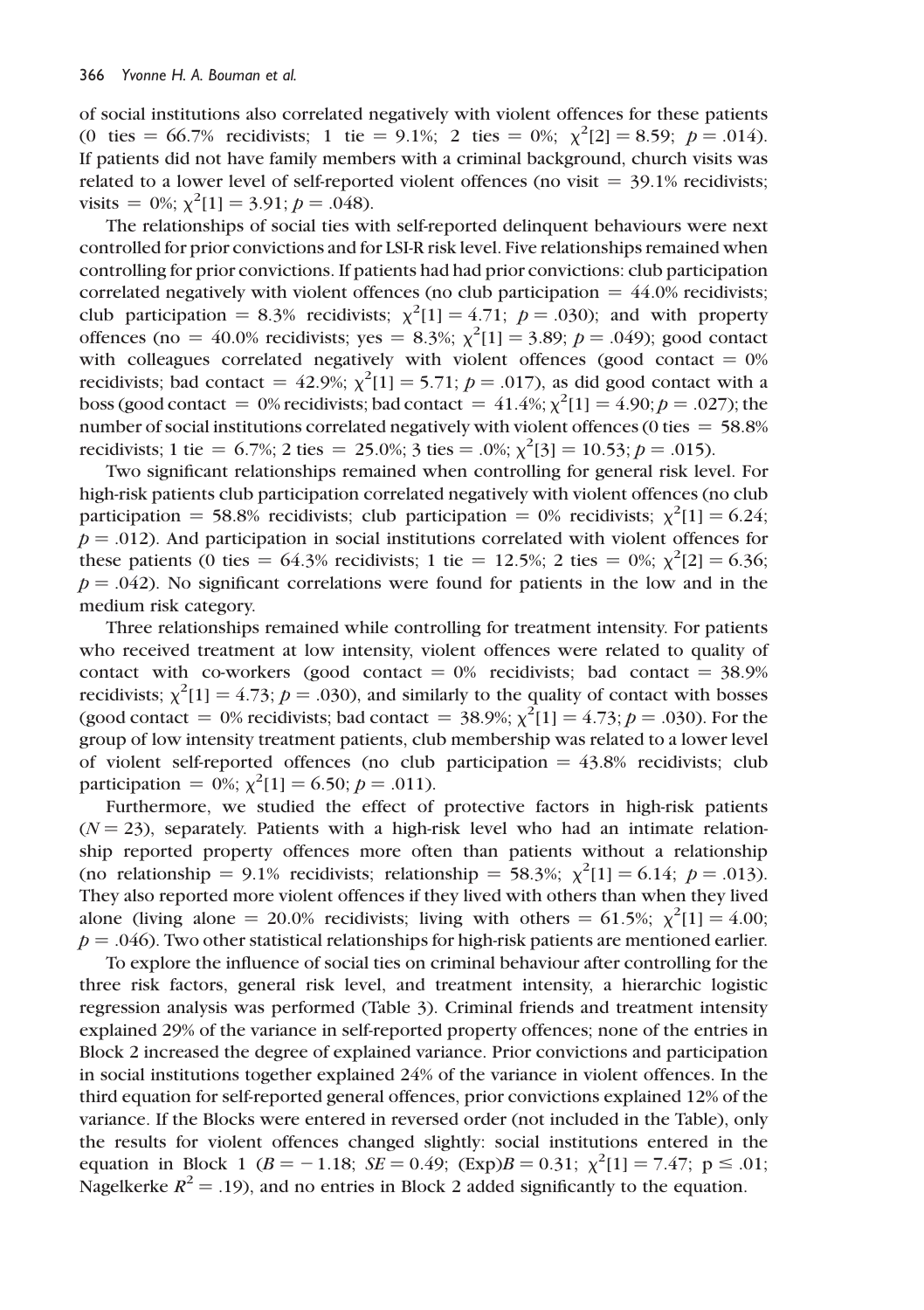|                             | Property offences |      |                 | Violent offences |      |        | General offences |      |        |
|-----------------------------|-------------------|------|-----------------|------------------|------|--------|------------------|------|--------|
|                             | B                 | SE   | $(\text{Exp})B$ | B                | SE   | (Exp)B | В                | SE   | (Exp)B |
| <b>Block I Risk factors</b> |                   |      |                 |                  |      |        |                  |      |        |
| <b>Prior convictions</b>    |                   |      |                 | 0.22             | 0.10 | 1.25   | 0.23             | 0.13 | 1.26   |
| Criminal friends            | 1.79              | 0.75 | 5.98            |                  |      |        |                  |      |        |
| Treatment intensity         | $-1.68$           | 0.80 | 0.19            |                  |      |        |                  |      |        |
| <b>Block 2 Social ties</b>  |                   |      |                 |                  |      |        |                  |      |        |
| Social institutions         |                   |      |                 | $-0.91$          | 0.52 | 0.40   |                  |      |        |
| Chi square model            | 10.79             |      |                 | 9.55             |      |        | 4.75             |      |        |
| df                          | $\mathfrak{p}$    |      |                 | 2                |      |        |                  |      |        |
| Þ                           | .005              |      |                 | .008             |      |        | .03              |      |        |
| Nagelkerke $R^2$            | 0.29              |      |                 | 0.24             |      |        | 0.12             |      |        |

Table 3. Prediction of self-reported offences using three risk factors, general risk level, and social relationships and social institutions ( $N = 50$ )

Note.ABackward (LR) Hierarchic Logistic Regression was performed for each of the three types of offences. Five variables were entered in Block 1: prior convictions, criminal family member, criminal friends, treatment intensity and LSI-R risk level. In Block 2, two variables were entered: social relationships and social institutions. Only variables which entered any of the three end-models are displayed in the table.  $B =$  regression coefficient. SE  $B =$  Standard error of B.

Finally, we conducted *post hoc* analyses using the number of PDs, the number of cluster B PDs and the presence of cluster B traits as separate covariates. The computation of the bivariate correlations resulted in one significant relationship: the number of Cluster B PDs correlated with general offences  $(r_s = .29; p = .032)$ . In the logistic regressions, the number of PDs added 8% to the explained variance of violent offences ( $B = 1.38$ ;  $SE = 0.79$ ; (Exp) $B = 3.97$ ; Model:  $\chi^2[3] = 13.10$ ;  $p \le .005$ ; Nagelkerke  $R^2 = .32$ ). The number of cluster B PDs added 9% to the explained variance for self-reported general offences  $(B = 1.41; SE = 0.84; (Exp)B = 4.09; Model:$  $\chi^2$ [2] = 8.35;  $p \le 0.05$ ; Nagelkerke  $R^2 = 0.21$ ; no influence was found in the other cases.

# **Discussion**

This study aimed to identify the possible protective role of social ties for desistance from re-offending in forensic outpatients with personality disorders. We found that several social ties, or rather: ties to social institutions, were related to lower levels of self-reported offences. Patients who engaged in structured leisure activities, who had good contacts at work or who went to church displayed lower levels of subsequent offences than patients who did not participate in these social institutions. These relationships were found for self-reported violent offences, which included threat with violence in public, violence against family members and involvement in fights. Furthermore, club participation correlated with fewer property offences and less delinquent behaviour in general. Most of these protective relationships remained when we controlled for risk factors, but mainly for patients with risk factors than for patients without those factors. When patients followed treatment with a low intensity, several social ties were related to lower levels of violent behaviour, which was not the case if patients had higher intensity treatment during the same period. High-risk patients who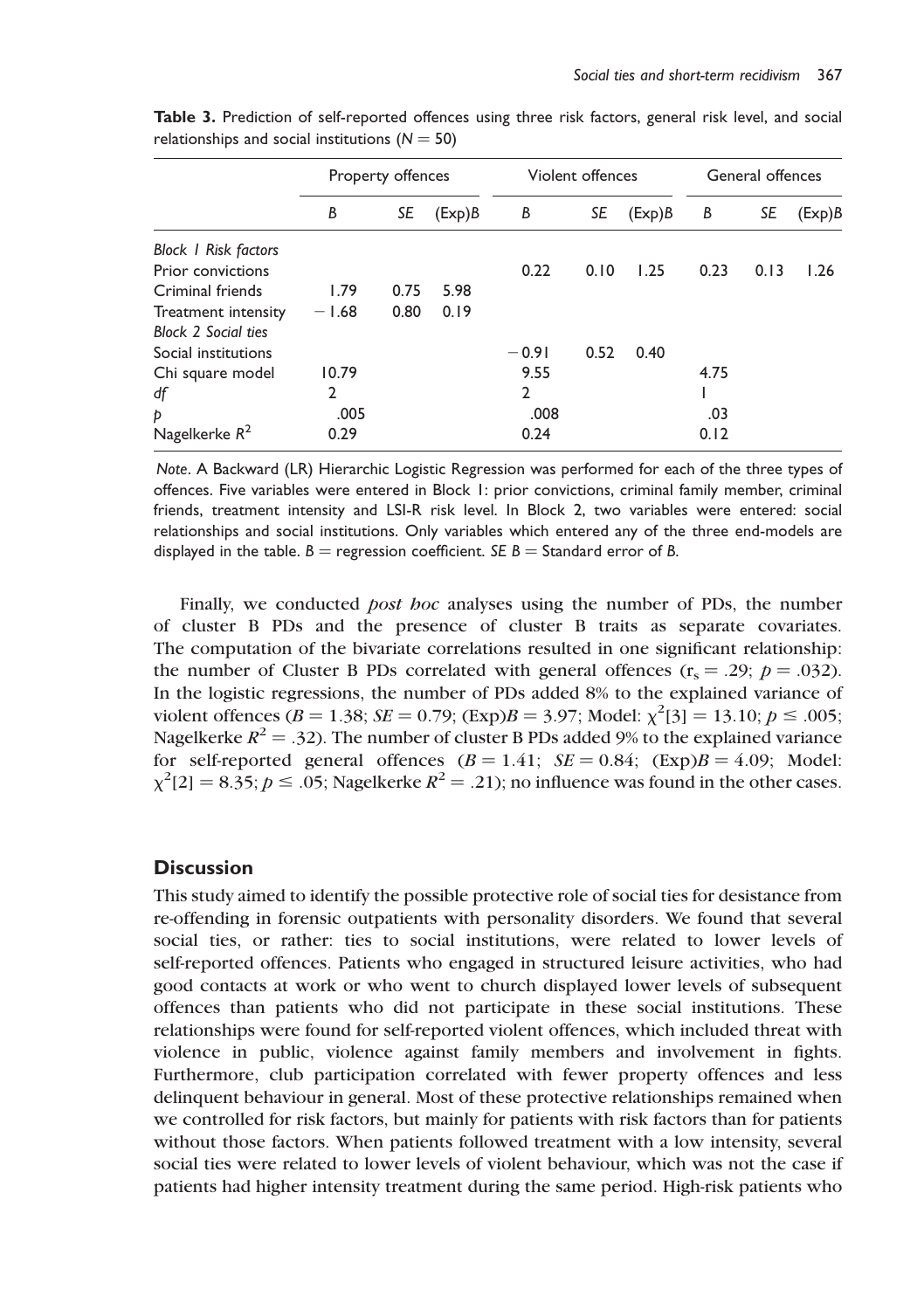participated in social institutions in general and in clubs in particular reported significantly fewer violent offences. After entering four risk factors and treatment intensity, participating in social institutions still added to the explained variance in violent offences.

In this study, we did not find evidence for a protective role of intimate social network members. On the contrary, high-risk patients reported more property offences if they had an intimate relationship; and high-risk patients who lived with other people reported more violent offences. Whether the partner or other persons in the high-risk patient's household had a criminal background was not examined, although this could have influenced the results. For instance, Hilterman (2000) found that the protective influence of non-deviant network members on recidivism during leave was nullified by deviant network members. Estroff and Zimmer (1994) found that intimate network members (partner, children, and family) were more often victim of violence by psychiatric patients than people outside of the primary social network, and they also discovered that the more relatives a patient had in his social network the more likely he was to threaten with violence or display violent behaviour. Their sample, however, consisted of acute psychiatric patients. Based on the results of our study, it can be concluded that attachment to social institutions, but not intimate social ties, might have a protective function with regard to violent behaviour.

Personality disorders, especially Cluster B PDs, are characterized by an inability to engage in and maintain prosocial relationships, which will be expressed in the absence of work, a social network, and of participation in other prosocial structured activities such as church or leisure organizations (APA, 2000). As a consequence, persons with a Cluster B PD might, by definition, score low on participation in social relationships and social institutions, which might obscure a possible protective function of these ties for patients with other PDs. To explore this possible bias, we conducted *post hoc* analyses using the number PDs, the number of cluster B PDs and the presence of cluster B traits as covariates. Although the number of PDs was related to violent offences and the number of Cluster B PDs to general offences, none of the models changed to such an extent that we would need to conclude that the absence or presence of a relationship between social ties and self-reported delinquent behaviour was a result of the composition of our sample with regard to type of personality disorders.

Work and work-related activities such as education have often been related to a reduction in criminal behaviour and criminal recidivism (see Gendreau et al., 2000). However, forensic PD outpatients did not seem to benefit from structured daily activities as such, among which work and education. A more qualitative aspect of work, namely having a good relationship with co-workers or a boss, was more important in this respect. In our study, as in others (Ellis & Peterson, 1996; Pettersson, 1991), if a patient visited church, this was related to a lower level of self-reported violent behaviour. The third social institution taken into account here, structured leisure activities through clubmembership, is a subject hardly ever studied in adult criminal samples. For youths, there are strong indications that involvement in such structured activities helps youngsters to stay out of trouble (Durant et al., 1997; Hoge et al., 1996; Reddon et al., 1996). The same seems to hold true for this adult sample of male forensic outpatients with PDs.

More than half of the patients stated that they had engaged in delinquent behaviour at one or more occasions during the 6 months follow-up. In a study among juvenile delinquents (van Dam, Janssens, & de Bruyn, 2003), 75% of the boys reported such behaviour up until one year after finishing treatment. Besides the fact that Van Dam et al. studied juvenile delinquents, these boys were no longer in treatment during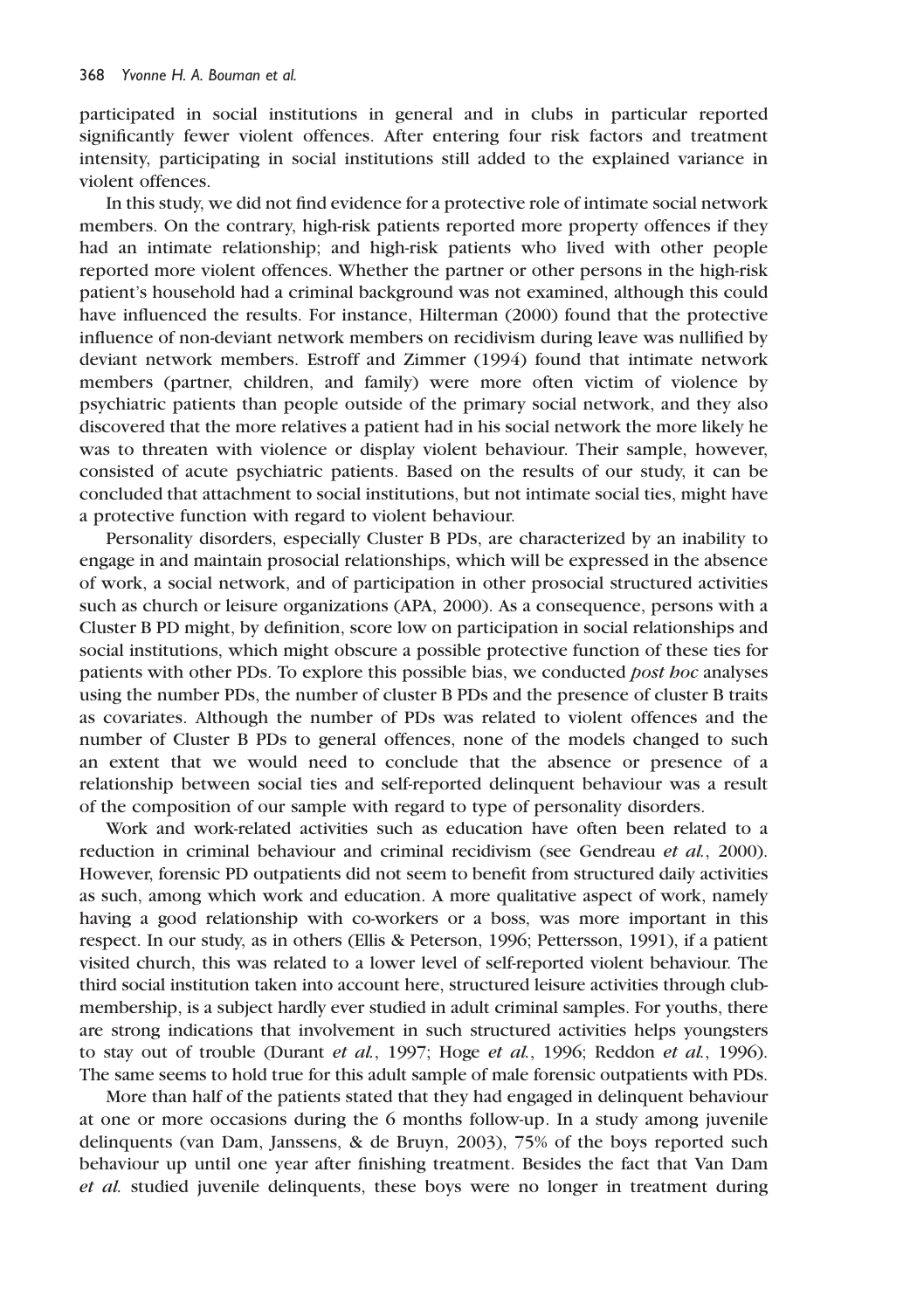follow-up, whereas most participants in our sample of forensic outpatients still followed treatment and thus had some form of external control with regard to their (delinquent) behaviour. This might explain the larger proportion of delinquent boys who reported offending behaviour compared to our PD outpatients. In the Mac Arthur study, Monahan and colleagues (2001) found that 22.4% of their sample of psychiatric patients reported having engaged in violent behaviour during a one year follow-up. In our sample, 29.1% reported violent behaviour, which seems comparable. The number of patients who displayed delinquent behaviour is rather large. The types of behaviour included in the SRDB are criminal offences which will not always be reported to the police and which some patients do not interpret as criminal offences (e.g., using public transportation without paying; threat with public violence). However, minor infringements have been shown to be a precursor to subsequent criminal behaviour and reconvictions in forensic psychiatric patients (Philipse, 2005). Clinicians were unaware of these transgressions, otherwise treatment would have possibly been terminated.

No causal expectation could be formulated, due to the design of our study. We did not conduct analyses including causal modelling, because assumptions for such analyses were not met (experimental design or the number of respondents needed for Structural Equation Modelling). However, we did use a prospective design, which at least allows the conclusion that one type of behaviour follows another.

A second limitation of our study is the high number of drop-outs. One hundred thirty-five patients participated in the first round of this study. Less than half (40.7%) of them returned the self-report questionnaire on delinquent behaviour at the two subsequent assessments. This high non-response rate could lead to non-response bias, which should be taken into account when interpreting the results. We compared the responders with the drop-outs on several characteristics, such as self-reported delinquent behaviour before  $T_0$ , and we did not find any significant difference between the two groups. However, it is advisable to try to increase response rates in these types of clinical studies, but methods to enhance response rate, such as postal or telephone reminders or face-to-face contacts, could not be used here due to anonymity issues. The data collection procedure required that the primary researcher was unable to determine whether or not an individual patient had returned the questionnaire, and a group wise reminder was impossible due to the fact that  $T_0$  data were collected over a period of one-and-a-half years.

A third limitation stems from the use of self-report data to measure delinquent behaviour. Self-reported offences could lead to underestimation in some cases or overestimation in other cases (Pauwels & Pleysier, 2005; Zhang, Benson, & Deng, 2000). The doubts about the reliability of self-reported offences made us decide to perform a test–retest reliability study on types of delinquent behaviour within our sample. The test–retest reliability was adequate, increasing our confidence in the quality of these selfreport data. It is, of course, advisable to try and increase both the response rate and/or to test the validity of self-report data, for instance, through the use of official judicial files and third party information. However, the possible information gain (see Monahan et al., 2001) should be weighed against the possible loss in response rate. This study focused on short-term delinquent behaviour and did not use other sources, because firstly, we were interested in the relation between dynamic factors and more frequent infringements or delinquent behaviour; secondly, because the effect of the included factors on criminal (re)convictions has been subject of study more often; and thirdly, because we estimated a loss in response if proxies would have been approached, after approval of the patients, for additional information on recent delinquent behaviour.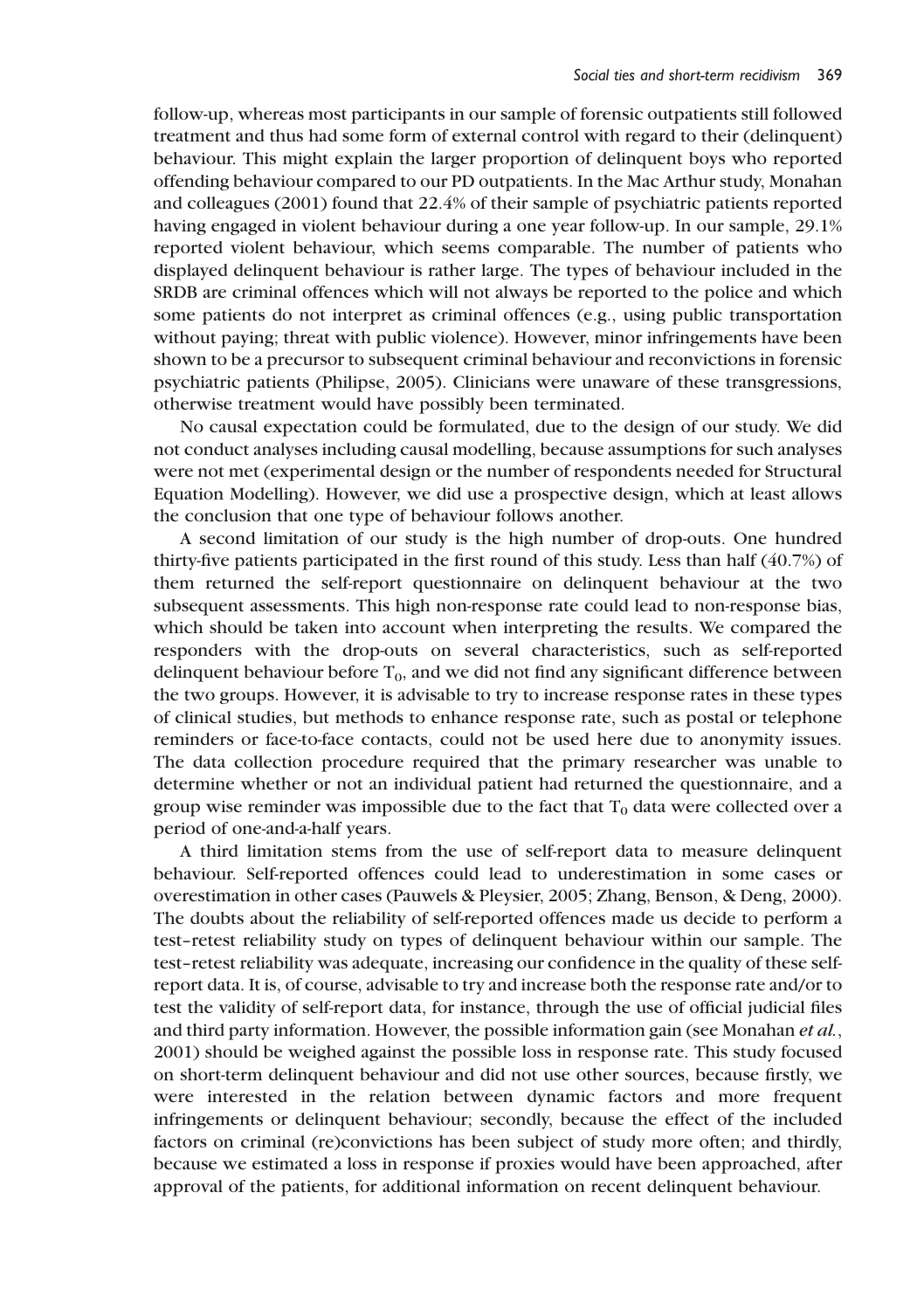The pivotal goal of forensic psychiatric treatment is the reduction of criminal recidivism. Most current risk assessment tools advocate the stimulation of social ties as a means to this end (see e.g., LSI-R; Andrews & Bonta, 1995; HCR-20; Webster *et al.*, 1997; START; Webster et al., 2004). In their Life-Course theory of Crime, Sampson and Laub (1990) seem to allot equal roles to close and more distal institution which provide social control, both formal and informal. Our patients with PD seem to rely more and sometimes even only on more distal sources of control such as co-workers or people with whom they spent their structured leisure time or whom they meet within their religious community than on closer sources such as a partner, family or friends. Our findings show that connection to social institutions, such as leisure clubs and churches may indeed serve the purpose of protection against re-offending, but that social ties to criminal friends are equally or even more powerful as risk factors for criminal recidivism. Thus, effective forensic treatment should focus on both the reduction of risk factors and the increase of protective factors within the realm of social bonds.

# References

American Psychiatric Association (2000). Diagnostic and statistical manual of mental disorders (4th ed.). Washington DC: Author, text revision.

- Andrews, D. A., & Bonta, J. L. (1995). The Level of Service Inventory Revised. Toronto: Multi-Health Systems.
- Austin, J., Coleman, D., Peyton, J., & Johnson, K. D. (2003). Reliability and validity study of the LSI-R risk assessment instrument. (Final Report Submitted to The Pennsylvania Board of Probation and Parole on January 9th 2003), Washington, DC: The George Washington University, The Institute on Crime, Justice and Corrections. Retrieved from http://www.pccd. state.pa.us/pccd/lib/pccd/stats/lsi\_r\_final\_report.pdf
- Borowsky, I. W., Hogan, M., & Ireland, M. (1997). Adolescent sexual aggression: Risk and protective factors. Pediatrics, 100, E7.
- Costa, F. M., Jessor, R., & Turbin, M. S. (1999). Transition into adolescent problem drinking: The role of psychosocial risk and protective factors. Journal of Studies on Alcohol, 60, 480-490.
- de Ruiter, C., & Hildebrand, M. (2007). Risk assessment and treatment in Dutch forensic psychiatry. Netherlands Journal of Psychology, 63, 166–175.
- de Vogel, V., de Ruiter, C., Bouman, Y., & de Vries Robbé, M. (2007). SAPROF; Richtlijnen voor beoordelen van beschermende factoren voor gewelddadig gedrag [SAPROF; Guidelines for the assessment of protective factors for violent behaviour]. Utrecht, The Netherlands: Forum Educatief.
- de Vogel, V., de Ruiter, C., Bouman, Y. H. A., & de Vries Robbé, M. (2009). SAPROF; Guidelines for the assessment of protective factors for violence risk. Utrecht, The Netherlands: Forum Educatief.
- Durant, R. H., Knight, J., & Goodman, E. (1997). Factors associated with aggressive and delinquent behaviors among patients attending an adolescent medicine clinic. Journal of Adolescent Health, 21, 303–308.
- Ellis, L., & Peterson, J. (1996). Crime and religion: An international comparison among thirteen industrial nations. Personality and Individual Differences, 20, 761–768.
- Estroff, S. E., & Zimmer, C. (1994). Social networks, social support, and violence among persons with severe, persistent mental illness. In J. Monahan & H. J. Steadman (Eds.), Violence and mental disorder, developments in risk assessment (pp. 249–295). Chicago/London: The University of Chicago press.
- Estroff, S. E., Zimmer, C., Lachicotte, W. S., & Benoit, J. (1994). The influence of social networks and social support on violence by persons with serious mental illness. Hospital and Community Psychiatry, 45, 669–679.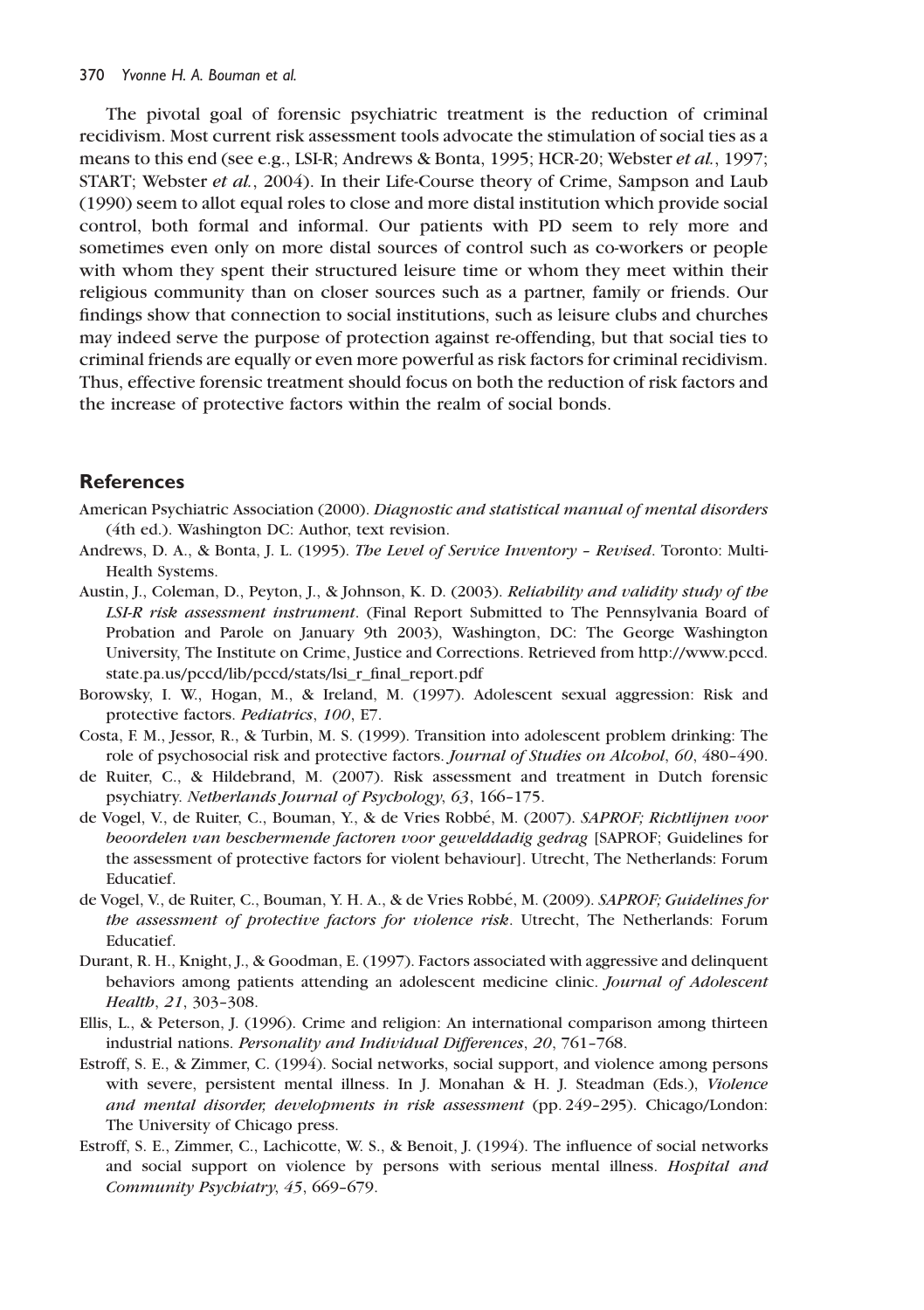- Farrington, D. P., & Loeber, R. (2000). Epidemiology of juvenile violence. Child and Adolescent Psychiatric Clinics of North America, 9, 733–748.
- Fitzpatrick, K. M. (1997). Fighting among America's youth: A risk and protective factors approach. Journal of Health and Social Behavior, 38, 131–148.
- Gendreau, P., Goggin, C., & Gray, G. (2000). Case need review: Employment domain. Saint John, NB: Centre for Criminal Justice Studies, University of New Brunswick.
- Goggin, C., Gendreau, P., & Gray, G. (1998). Case needs review: Associates/Social interaction Domain. Saint John, NB: Center for Criminal Justice Studies, University of New Brunswick.
- Hawkins, J. D., Catalano, R. F., & Miller, J. Y. (1992). Risk and protective factors for alcohol and other drug problems in adolescence and early adulthood: Implications for substance abuse prevention. Psychological Bulletin, 112, 64–105.
- Hildebrand, M., & de Ruiter, C. (2004). PCL-R psychopathy and its relation to DSM-IVAxis I and II disorders in a sample of male forensic psychiatric patients in the Netherlands. International Journal of Law and Psychiatry, 27, 233–248.
- Hildebrand, M., Hesper, B. L., Spreen, M., & Nijman, H. L. I. (2005). De waarde van gestructureerde risicotaxatie en van de diagnose psychopathie. Een onderzoek naar de betrouwbaarheid en predictieve validiteit van de HCR-20, HKT-30 en PCL-R. [The value of structured risk assessment and psychopathy. A research into the validity and reliability of the HCR-20, HKT-30 en PCL-R]. Utrecht, The Netherlands: Expertisecentrum Forensische Psychiatrie.
- Hilterman, E. L. B. (2000). Tijdens de oefening terug naar af. Een onderzoek naar de predictie van ernstige recidive door tbs-gestelden tijdens verlof. [Back to square one during treatment. A research of the prediction of severe recidivism by forensic patients during leave]. Tijdschrift voor Criminologie, 42, 232–252.
- Hirschi, T. (1969). Causes of Delinquency. Berkeley: University of California Press.
- Hoge, R. D., Andrews, D. A., & Leschied, A. W. (1996). An investigation of risk and protective factors in a sample of youthful offenders. Journal of Child Psychology and Psychiatry and Applied Disciplines, 37, 419–424.
- Klassen, D., & O'Connor, W. A. (1989). Assessing the risk of violence in released mental patients: A cross-validation study. Psychological Assessment, 1, 75–81.
- Miller, H. A. (2006). A dynamic assessment of offender risk, needs, and strengths in a sample of pre-release general offenders. Behavioral Sciences and the Law, 24, 767–782.
- Monahan, J. (1981). Predicting violent behavior: An assessment of clinical techniques. Beverly Hills, CA: Sage.
- Monahan, J., Steadman, H. J., Silver, E., Appelbaum, P. S., Robbins, P. C., Mulvey, E. P., et al. (2001). Rethinking risk assessment: The MacArthur study of mental disorder and violence. Oxford, New York: Oxford University Press.
- Odonne-Paolucci, E. O., Violato, C., & Schofield, M. A. (2000). A review of marital and family variables as they relate to adult criminal recidivism. Calgary: National Foundation for Family Research and Education.
- Pauwels, L., & Pleysier, S. (2005). Effecten van antwoordstijlen in etiologisch self-reportonderzoek. Een 'causale modellenbenadering'. [Effects of response-styles in etiologic self-report research. A 'causal models approach']. Tijdschrift voor Criminologie, 47, 42-61.
- Pettersson, T. (1991). Religion and criminality: Structural relationships between church involvement and crime rates in contemporary Sweden. Journal for the Scientific Study of Religion, 30, 279–291.
- Philipse, M. W. G. (2005). Predicting criminal recidivism. Empirical studies and clinical practice in forensic psychiatry. Nijmegen, The Netherlands: Thesis Radboud Universiteit Nijmegen.
- Philipse, M. (2006). 'Evidence based practice' in de tbs. Maatschappelijke aspiraties versus empirische realiteit. ['Evidence based practice' in Dutch forensic psychiatry. Societal aspirations versus empirical reality]. Pedagogiek, 26, 274–290.